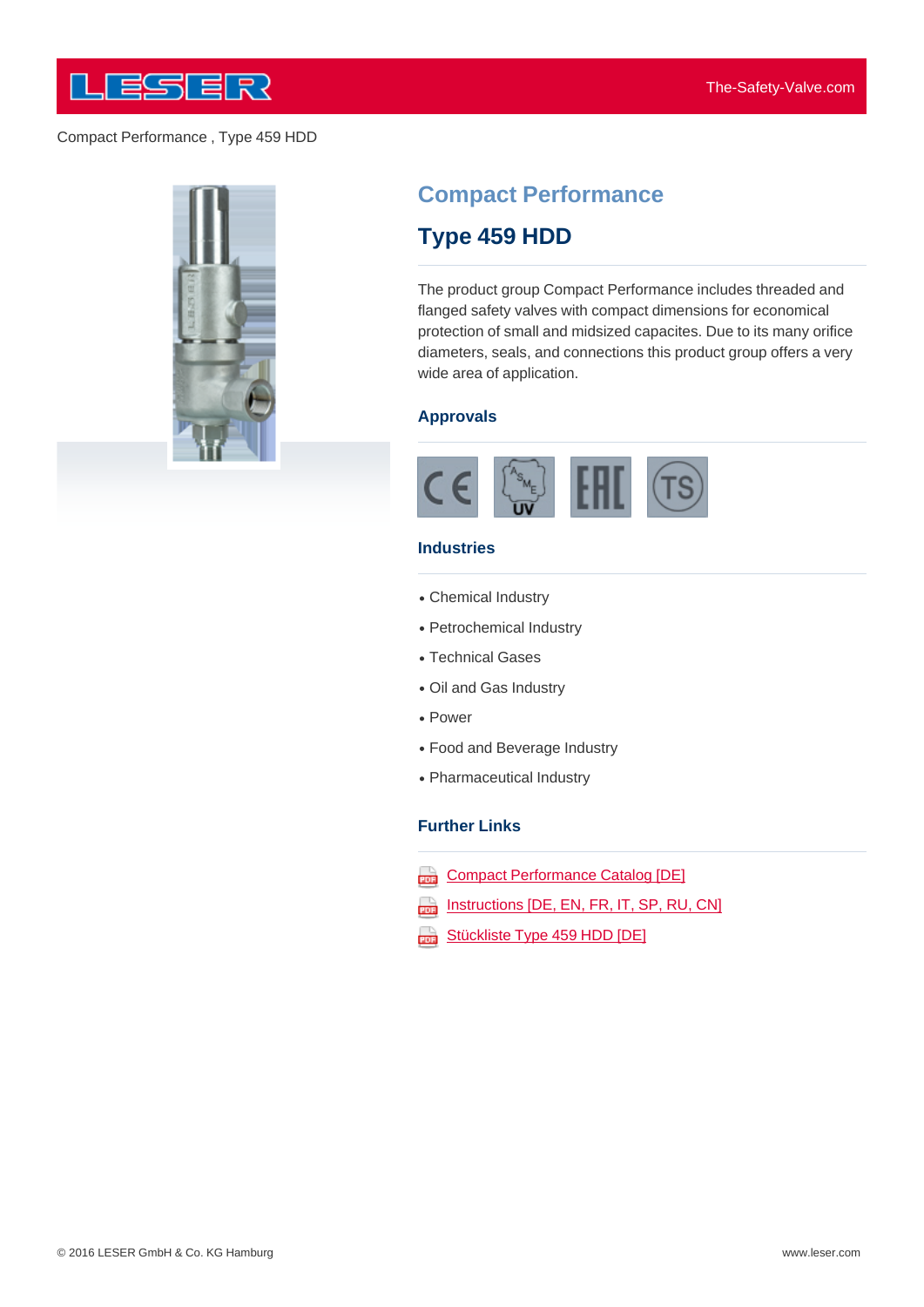

### Compact Performance , Type 459 HDD

## **Datasheet**

| <b>Product info</b>                                               | <b>Metric unit</b>                                                                                                    | <b>US unit</b>                                                                                                        |
|-------------------------------------------------------------------|-----------------------------------------------------------------------------------------------------------------------|-----------------------------------------------------------------------------------------------------------------------|
| Key feature                                                       | Metal to metal or sealing plate Massive construction<br>for high pressure                                             | Metal to metal or sealing plate Massive construction<br>for high pressure                                             |
| Nominal diameter<br>inlet - Thread                                | $1/2" - 1"$                                                                                                           | $1/2$ " - 1"                                                                                                          |
| Nominal diameter<br>inlet - Flange                                | DN 15 - DN 25                                                                                                         | $1/2" - 1"$                                                                                                           |
| Nominal diameter<br>outlet                                        |                                                                                                                       |                                                                                                                       |
| Pressure                                                          |                                                                                                                       |                                                                                                                       |
| Actual orifice<br>diameter d0                                     | $6 - 9$ mm                                                                                                            | $0,236 - 0.354$ in                                                                                                    |
| Actual orifice area 28,3 - 63.6 mm <sup>2</sup><br>A <sub>0</sub> |                                                                                                                       | $0.044 - 0.099$ in <sup>2</sup>                                                                                       |
| Pressure                                                          | 250.01 - 850 bar                                                                                                      | 3626 - 12328 psig                                                                                                     |
| Flange rating inlet PN 40 - PN 400                                |                                                                                                                       | CL150 - CL2500                                                                                                        |
| Temperature acc. - 273 to +400 °C<br>to DIN EN                    |                                                                                                                       | $-459$ to $+752$ °F                                                                                                   |
| Temperature acc. -196 to 450 °C<br>to ASME                        |                                                                                                                       | $-321$ to 82 °F                                                                                                       |
| Body material                                                     |                                                                                                                       |                                                                                                                       |
| <b>KUB-Materials</b>                                              |                                                                                                                       |                                                                                                                       |
| Material outlet<br>body                                           | 1.4408                                                                                                                | <b>SA 351 CF8M</b>                                                                                                    |
| <b>Material inlet</b><br>body                                     | 1.4404 stellited                                                                                                      | SA 479 316L stellited                                                                                                 |
| Valve connection                                                  | Thread acc. to DIN ISO 228-1, ISO 7-1 / BS 21 or<br><b>ASME B1.20.1</b><br>Flange acc. to DIN EN 1092-1 or ASME B16.5 | Thread acc. to DIN ISO 228-1, ISO 7-1 / BS 21 or<br><b>ASME B1.20.1</b><br>Flange acc. to DIN EN 1092-1 or ASME B16.5 |
| <b>Bellows</b>                                                    | Stainless steel (only for d09)                                                                                        | Stainless steel (only for d09)                                                                                        |
| Type of loading                                                   | Spring loaded                                                                                                         | Spring loaded                                                                                                         |
| Approvals                                                         | PED/ DIN EN ISO 4126-1, AD 2000-Merkblatt A2,<br>ASME Sec. VIII Div. 1, CRN, AQSIQ, EAC                               | PED/ DIN EN ISO 4126-1, AD 2000-Merkblatt A2,<br>ASME Sec. VIII Div. 1, CRN, AQSIQ, EAC                               |
| Specials                                                          |                                                                                                                       |                                                                                                                       |